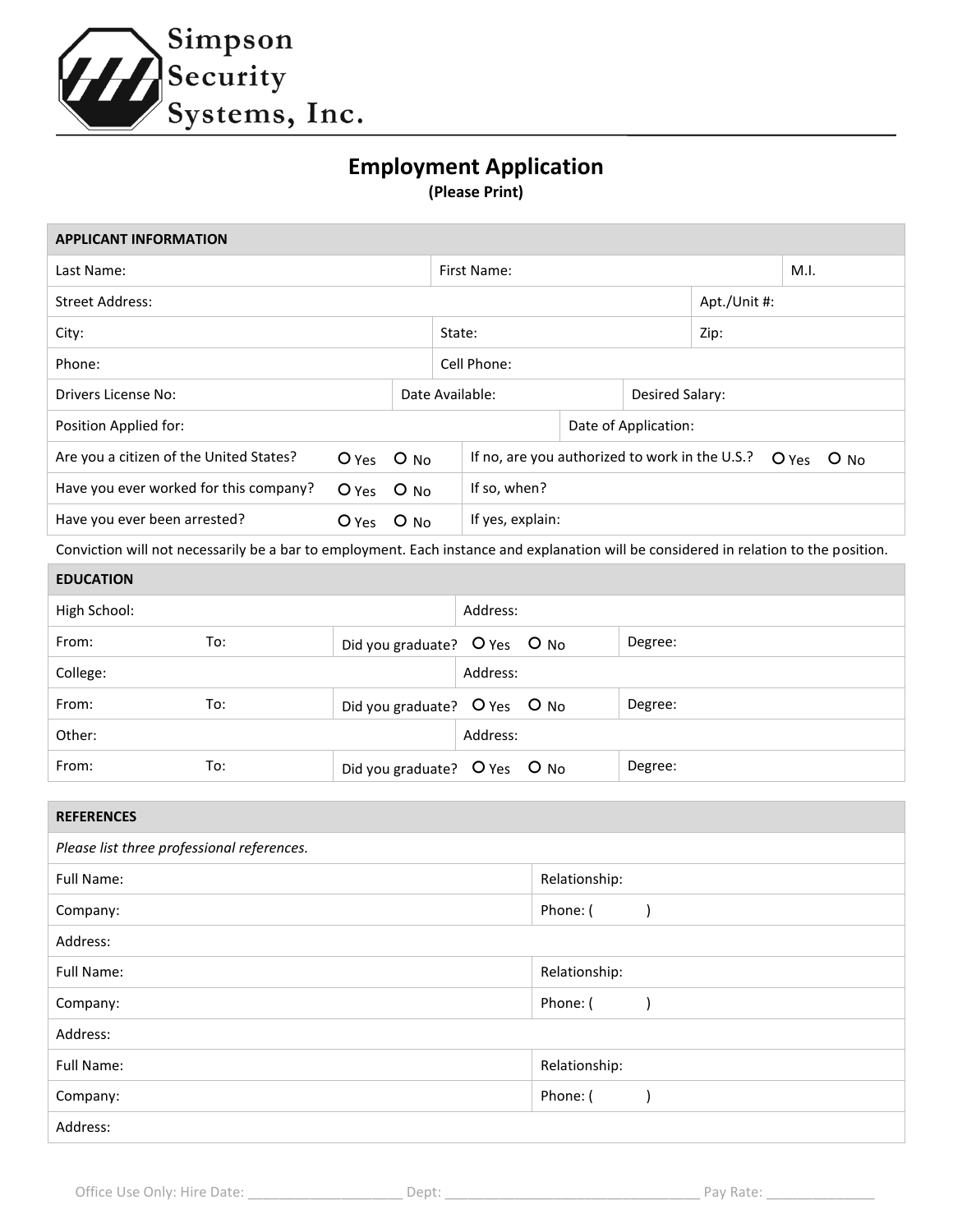| <b>PREVIOUS EMPLOYMENT</b>                                                    |                       |                       |  |  |  |
|-------------------------------------------------------------------------------|-----------------------|-----------------------|--|--|--|
| Company:                                                                      | Phone: (<br>$\lambda$ |                       |  |  |  |
| Address:                                                                      | Supervisor:           |                       |  |  |  |
| Job Title:                                                                    | Starting Salary: \$   | Ending Salary: \$     |  |  |  |
| Responsibilities:                                                             |                       |                       |  |  |  |
| From:<br>To:                                                                  | Reason for Leaving:   |                       |  |  |  |
| May we contact your previous Supervisor for a reference?<br>O Yes O No        |                       |                       |  |  |  |
| Company:                                                                      | Phone: (<br>$\lambda$ |                       |  |  |  |
| Address:                                                                      |                       | Supervisor:           |  |  |  |
| Job Title:                                                                    | Starting Salary: \$   | Ending Salary: \$     |  |  |  |
| Responsibilities:                                                             |                       |                       |  |  |  |
| From:<br>To:                                                                  | Reason for Leaving:   |                       |  |  |  |
| May we contact your previous Supervisor for a reference?<br>O Yes O No        |                       |                       |  |  |  |
| Company:                                                                      |                       | Phone: (<br>$\lambda$ |  |  |  |
| Address:                                                                      |                       | Supervisor:           |  |  |  |
| Job Title:                                                                    | Starting Salary: \$   | Ending Salary: \$     |  |  |  |
| Responsibilities:                                                             |                       |                       |  |  |  |
| From:<br>To:                                                                  | Reason for Leaving:   |                       |  |  |  |
| May we contact your previous Supervisor for a reference?<br>$O$ Yes<br>$O$ No |                       |                       |  |  |  |

**ADDITIONAL SKILLS AND QUALIFICATIONS**